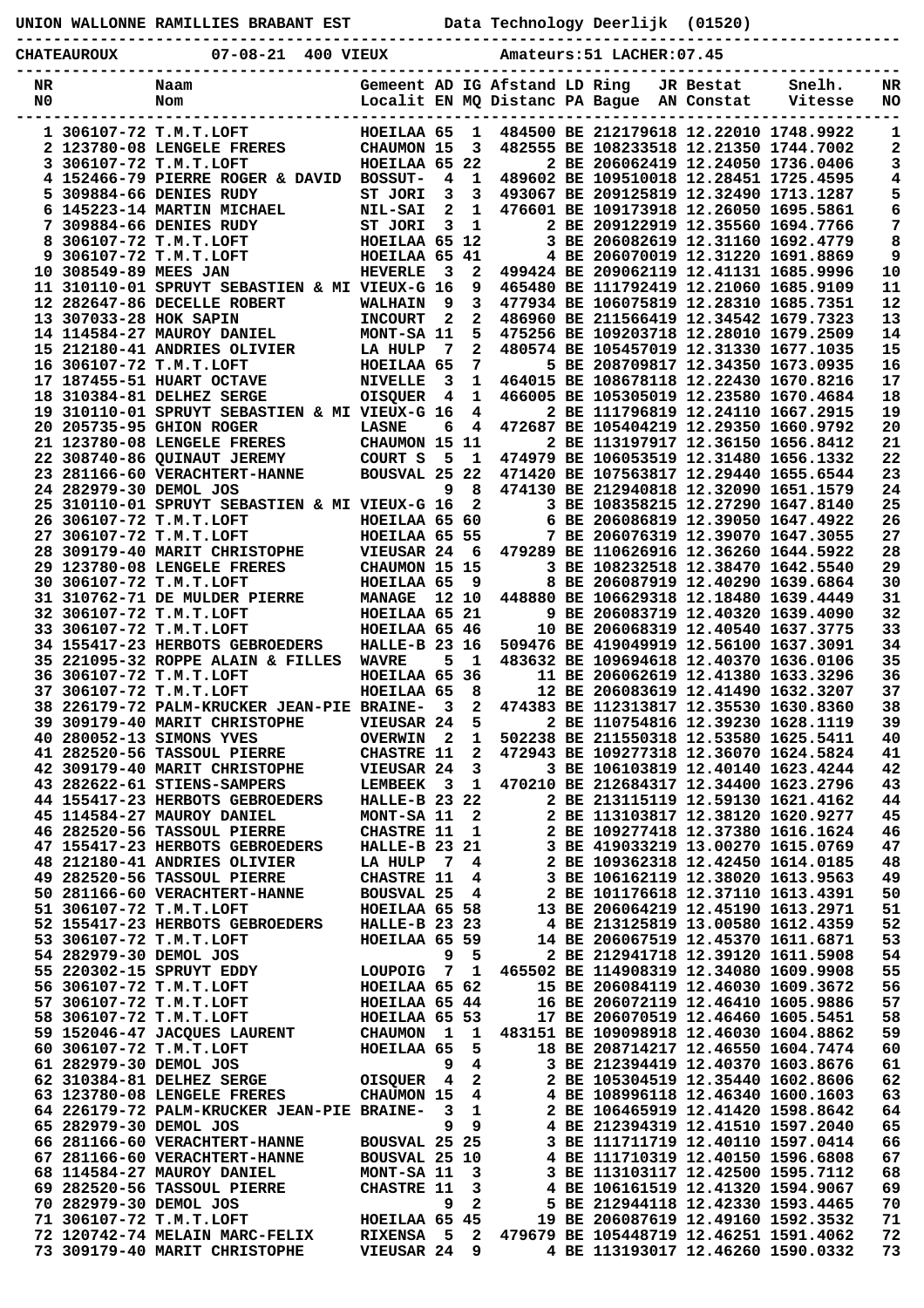| 74 308549-89 MEES JAN   |                                                                                        | HEVERLE              | - 3            | 1            |  | 2 BE 212240718 12.59131 1589.4171                                        |  | 74  |
|-------------------------|----------------------------------------------------------------------------------------|----------------------|----------------|--------------|--|--------------------------------------------------------------------------|--|-----|
|                         | 75 306107-72 T.M.T.LOFT                                                                | HOEILAA 65 38        |                |              |  | 20 BE 206083819 12.49580 1588.6982                                       |  | 75  |
| 76 282979-30 DEMOL JOS  |                                                                                        |                      | 9              | 7            |  | 6 BE 212660917 12.43270 1588.6413                                        |  | 76  |
| 77 308549-89 MEES JAN   |                                                                                        | <b>HEVERLE</b>       | 3              | 3            |  | 3 BE 212242518 12.59371 1587.3964                                        |  | 77  |
|                         | 78 114584-27 MAUROY DANIEL                                                             | MONT-SA 11           |                | 1            |  | 4 BE 113104917 12.44250 1587.2730                                        |  | 78  |
|                         | 79 310762-71 DE MULDER PIERRE                                                          | <b>MANAGE</b>        | 12 12          |              |  | 2 BE 115874719 12.27580 1586.3353                                        |  | 79  |
|                         | 80 308071-96 SCHELLEKENS ERIC                                                          | MONT SA              | $\mathbf{2}$   | - 1          |  | 477333 BE 106149219 12.46090 1585.0340                                   |  | 80  |
|                         | 81 306107-72 T.M.T.LOFT                                                                | HOEILAA 65 42        |                |              |  | 21 BE 206065019 12.50490 1584.2825                                       |  | 81  |
|                         | 82 309179-40 MARIT CHRISTOPHE                                                          | VIEUSAR 24 11        |                |              |  | 5 BE 109281518 12.47430 1583.2924                                        |  | 82  |
|                         | 83 152466-79 PIERRE ROGER & DAVID                                                      | <b>BOSSUT-</b>       | 4              | $\mathbf{2}$ |  | 2 PT 931904319 12.54371 1581.3082                                        |  | 83  |
|                         |                                                                                        |                      |                |              |  |                                                                          |  | 84  |
|                         | 84 306107-72 T.M.T.LOFT                                                                | HOEILAA 65 32        |                |              |  | 22 BE 206080819 12.51260 1581.0943<br>23 BE 206086519 12.51290 1580.8364 |  |     |
|                         | 85 306107-72 T.M.T.LOFT                                                                | HOEILAA 65 39        |                |              |  |                                                                          |  | 85  |
|                         | 86 311104-25 DE NORRE COLLIN LIONE RANSART                                             |                      | $\mathbf{2}$   | - 1          |  | 453019 BE 115551919 12.32100 1577.5473                                   |  | 86  |
|                         | 87 155417-23 HERBOTS GEBROEDERS                                                        | HALLE-B 23 11        |                |              |  | 5 BE 213105819 13.08000 1577.3251                                        |  | 87  |
|                         | 88 306107-72 T.M.T.LOFT                                                                | HOEILAA 65 23        |                |              |  | 24 BE 212175918 12.52190 1576.5497                                       |  | 88  |
|                         | 89 114584-27 MAUROY DANIEL                                                             | MONT-SA 11           |                | 4            |  | 5 BE 109204318 12.46360 1575.7825                                        |  | 89  |
|                         | 90 282647-86 DECELLE ROBERT                                                            | <b>WALHAIN</b>       | 9              | 9            |  | 2 BE 106078619 12.48220 1575.4335                                        |  | 90  |
|                         | 91 281166-60 VERACHTERT-HANNE                                                          | BOUSVAL 25           |                | 23           |  | 5 BE 111711419 12.44310 1573.9358                                        |  | 91  |
|                         | 92 152466-79 PIERRE ROGER & DAVID                                                      | <b>BOSSUT-</b>       | 4              | 4            |  | 3 BE 109505218 12.56201 1572.5890                                        |  | 92  |
|                         | 93 105233-85 CAPPE-ZICOT ROBERT                                                        | <b>RHISNES 10</b>    |                | 6            |  | 468720 BE 104373419 12.43141 1571.6465                                   |  | 93  |
|                         | 94 242497-94 THIBAUT BOONS                                                             | <b>SOMBREF</b>       | 7              | 2            |  | 464455 BE 115371819 12.40521 1569.8030                                   |  | 94  |
|                         | 95 241747-23 DELMOTTE JEAN-JACQUES COURCEL 10                                          |                      |                | 8            |  | 449868 BE 110387819 12.31459 1568.7689                                   |  | 95  |
|                         | 96 310110-01 SPRUYT SEBASTIEN & MI VIEUX-G 16                                          |                      |                | 1            |  | 4 BE 101198718 12.41480 1568.3288                                        |  | 96  |
|                         | 97 123780-08 LENGELE FRERES                                                            | <b>CHAUMON 15</b>    |                | 7            |  | 5 BE 108231818 12.53240 1564.7049                                        |  | 97  |
|                         |                                                                                        |                      |                |              |  | 25 BE 206066319 12.54570 1563.1553                                       |  | 98  |
|                         | 98 306107-72 T.M.T.LOFT                                                                | HOEILAA 65 10        |                |              |  |                                                                          |  |     |
|                         | 99 282647-86 DECELLE ROBERT                                                            | <b>WALHAIN</b>       | 9              | 4            |  | 3 BE 116554518 12.50450 1563.1529                                        |  | 99  |
|                         | 100 306107-72 T.M.T.LOFT                                                               | HOEILAA 65 37        |                |              |  | 26 BE 206085219 12.55170 1561.4761                                       |  | 100 |
|                         | 101 114584-27 MAUROY DANIEL                                                            | MONT-SA 11 10        |                |              |  | 6 BE 108933514 12.49310 1560.6896                                        |  | 101 |
|                         | 102 281166-60 VERACHTERT-HANNE                                                         | <b>BOUSVAL 25</b>    |                | 7            |  | 6 BE 107568417 12.47200 1559.2723                                        |  | 102 |
|                         | 103 282110-34 DECAMPS FABIEN                                                           | OPHEYLI              | 4              | 4            |  | 496750 BE 108711018 13.04000 1557.2100                                   |  | 103 |
|                         | 104 205735-95 GHION ROGER                                                              | <b>LASNE</b>         | 6              | 1            |  | 2 BE 105404119 12.48480 1555.9151                                        |  | 104 |
|                         | 105 310110-01 SPRUYT SEBASTIEN & MI VIEUX-G 16                                         |                      |                | -12          |  | 5 00 111799519 12.44260 1554.5363                                        |  | 105 |
|                         | 106 282520-56 TASSOUL PIERRE                                                           | CHASTRE 11 10        |                |              |  | 5 BE 113826617 12.49300 1553.1790                                        |  | 106 |
|                         | 107 308071-96 SCHELLEKENS ERIC                                                         | MONT SA              | $\mathbf{2}$   | 2            |  | 2 BE 109257618 12.52280 1552.4707                                        |  | 107 |
|                         | 108 306107-72 T.M.T.LOFT                                                               | HOEILAA 65           |                | 4            |  | 27 BE 206062819 12.57280 1550.5654                                       |  | 108 |
|                         | 109 306107-72 T.M.T.LOFT                                                               | HOEILAA 65 13        |                |              |  | 28 BE 206066519 12.57510 1548.6655                                       |  | 109 |
|                         |                                                                                        |                      |                |              |  |                                                                          |  |     |
| 110 307033-28 HOK SAPIN |                                                                                        | <b>INCOURT</b>       | 2              | 1            |  | 2 BE 203507319 12.59330 1548.1164                                        |  | 110 |
|                         | 111 241747-23 DELMOTTE JEAN-JACQUES COURCEL 10 10                                      |                      |                |              |  | 2 BE 110387419 12.35409 1547.6311                                        |  | 111 |
|                         | 112 282647-86 DECELLE ROBERT                                                           | <b>WALHAIN</b>       | 9              | 8            |  | 4 BE 116293319 12.54460 1542.8839                                        |  | 112 |
|                         | 113 155417-23 HERBOTS GEBROEDERS                                                       | HALLE-B 23 17        |                |              |  | 6 BE 419050019 13.15180 1542.4644                                        |  | 113 |
|                         | 114 155417-23 HERBOTS GEBROEDERS                                                       | HALLE-B 23           |                | 3            |  | 7 BE 501111919 13.15200 1542.3088                                        |  | 114 |
|                         | 115 281166-60 VERACHTERT-HANNE                                                         | <b>BOUSVAL 25</b>    |                | 5            |  | 7 BE 107560717 12.50490 1541.5118                                        |  | 115 |
|                         | 116 155417-23 HERBOTS GEBROEDERS                                                       | <b>HALLE-B 23 20</b> |                |              |  | 8 BE 616874618 13.15320 1541.3756                                        |  | 116 |
|                         | 117 212180-41 ANDRIES OLIVIER                                                          | LA HULP              | $\overline{7}$ | 7            |  | 3 BE 109364518 12.57130 1539.2324                                        |  | 117 |
|                         | 118 155417-23 HERBOTS GEBROEDERS HALLE-B 23 13                                         |                      |                |              |  | 9 BE 606379319 13.16060 1538.7375                                        |  | 118 |
|                         | 119 302172-17 VANDIEST JEAN-BAPTIST AISCHE- 4 4 479139 BE 103166019 12.56320 1538.0024 |                      |                |              |  |                                                                          |  | 119 |
|                         | 120 310762-71 DE MULDER PIERRE MANAGE 12 7                                             |                      |                |              |  | 3 BE 113447019 12.37140 1536.0329                                        |  | 120 |
|                         |                                                                                        |                      |                |              |  |                                                                          |  |     |
|                         |                                                                                        |                      |                |              |  |                                                                          |  |     |
|                         |                                                                                        |                      |                |              |  |                                                                          |  |     |
|                         |                                                                                        |                      |                |              |  |                                                                          |  |     |
|                         |                                                                                        |                      |                |              |  |                                                                          |  |     |
|                         |                                                                                        |                      |                |              |  |                                                                          |  |     |
|                         |                                                                                        |                      |                |              |  |                                                                          |  |     |
|                         |                                                                                        |                      |                |              |  |                                                                          |  |     |
|                         |                                                                                        |                      |                |              |  |                                                                          |  |     |
|                         |                                                                                        |                      |                |              |  |                                                                          |  |     |
|                         |                                                                                        |                      |                |              |  |                                                                          |  |     |
|                         |                                                                                        |                      |                |              |  |                                                                          |  |     |
|                         |                                                                                        |                      |                |              |  |                                                                          |  |     |
|                         |                                                                                        |                      |                |              |  |                                                                          |  |     |
|                         |                                                                                        |                      |                |              |  |                                                                          |  |     |
|                         |                                                                                        |                      |                |              |  |                                                                          |  |     |
|                         |                                                                                        |                      |                |              |  |                                                                          |  |     |
|                         |                                                                                        |                      |                |              |  |                                                                          |  |     |
|                         |                                                                                        |                      |                |              |  |                                                                          |  |     |
|                         |                                                                                        |                      |                |              |  |                                                                          |  |     |
|                         |                                                                                        |                      |                |              |  |                                                                          |  |     |
|                         |                                                                                        |                      |                |              |  |                                                                          |  |     |
|                         |                                                                                        |                      |                |              |  |                                                                          |  |     |
|                         |                                                                                        |                      |                |              |  |                                                                          |  |     |
|                         | 1 306107-72 T.M.T.LOFT THOEILAA 16 3 484500 BE 205705220 12.13100 1806.7122 1          |                      |                |              |  |                                                                          |  |     |
|                         |                                                                                        |                      |                |              |  |                                                                          |  |     |

| NU. | NOIIL                            |                      |     |              |  |                                                 | LOCALIT EN MOU LISTANC PA BAGUE AN CONSTAT VITESSE | NU. |
|-----|----------------------------------|----------------------|-----|--------------|--|-------------------------------------------------|----------------------------------------------------|-----|
|     | 1 306107-72 T.M.T.LOFT           | HOEILAA 16 3         |     |              |  |                                                 | 484500 BE 205705220 12.13100 1806.7122             |     |
|     | 2 152466-79 PIERRE ROGER & DAVID | <b>BOSSUT- 10 10</b> |     |              |  |                                                 | 489602 BE 113522620 12.27121 1734.9366             | 2   |
|     | 3 155417-23 HERBOTS GEBROEDERS   | <b>HALLE-B 35 12</b> |     |              |  | 509476 BE 213328420 12.43200 1707.7408          |                                                    |     |
|     | 4 282979-30 DEMOL JOS            |                      | 12. | $\mathbf{1}$ |  | 474130 BE 206659120 12.22500 1706.5267          |                                                    | 4   |
|     | 5 212180-41 ANDRIES OLIVIER      | LA HULP 4            |     | -2           |  |                                                 | 480574 BE 113053020 12.26520 1704.9693             | -5  |
|     | 6 282979-30 DEMOL JOS            |                      |     |              |  | 12 4 2 BE 206659520 12.23440 1701.0165          |                                                    | 6   |
|     | 7 306107-72 T.M.T.LOFT           |                      |     |              |  | HOEILAA 16 13 2 BE 205703820 12.30070 1699.3044 |                                                    | 7   |
|     |                                  |                      |     | 5 4          |  | 474383 BE 113579520 12.24480 1695.4360          |                                                    | 8   |
|     | 9 152046-47 JACQUES LAURENT      | CHAUMON              | 5.  | $\mathbf{1}$ |  | 483151 BE 113210220 12.31050 1688.8471          |                                                    |     |
|     | 10 309884-66 DENIES RUDY         | ST JORI 4 1          |     |              |  | 493067 BE 205482220 12.37350 1685.2190          |                                                    | 10  |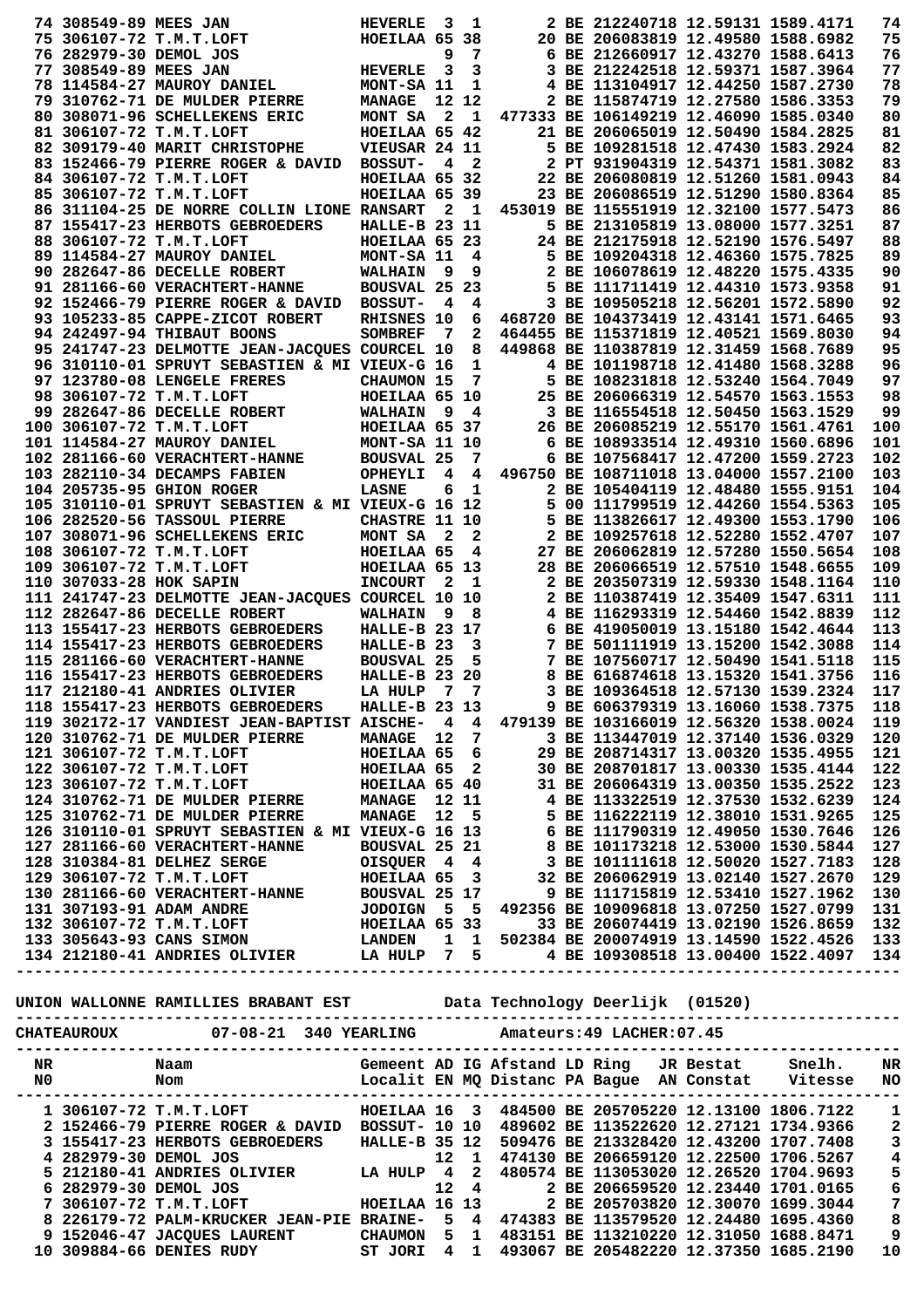| 11 164141-17 DELHOVE ROGER                                                                                                                                                                                                              | NIVELLE 14                   |                         | 8              |                                                                                                                                                                      | 462627 BE 113810820 12.19591 1682.3718                                 |  | 11       |
|-----------------------------------------------------------------------------------------------------------------------------------------------------------------------------------------------------------------------------------------|------------------------------|-------------------------|----------------|----------------------------------------------------------------------------------------------------------------------------------------------------------------------|------------------------------------------------------------------------|--|----------|
| 12 114584-27 MAUROY DANIEL                                                                                                                                                                                                              | MONT-SA 11                   |                         | $\mathbf{1}$   | 475256 BE 113307120 12.27340 1681.9252                                                                                                                               |                                                                        |  | 12       |
| 13 311012-30 VANDEPUT MARIETTE                                                                                                                                                                                                          | <b>TERVURE</b>               | 5                       | 5              |                                                                                                                                                                      | 493840 BE 213023420 12.38420 1681.4436                                 |  | 13       |
| 14 114584-27 MAUROY DANIEL                                                                                                                                                                                                              | MONT-SA 11 10                |                         |                |                                                                                                                                                                      | 2 BE 113307020 12.28010 1679.2509                                      |  | 14       |
| 15 307033-28 HOK SAPIN                                                                                                                                                                                                                  | INCOURT 10                   |                         | $\mathbf{1}$   | 486960 BE 301562220 12.36362 1669.9398                                                                                                                               |                                                                        |  | 15       |
| 16 155417-23 HERBOTS GEBROEDERS                                                                                                                                                                                                         | HALLE-B 35 13                |                         |                |                                                                                                                                                                      | 2 BE 213336120 12.50130 1669.2273                                      |  | 16       |
| 17 282979-30 DEMOL JOS                                                                                                                                                                                                                  |                              | 12                      | $\mathbf{2}$   |                                                                                                                                                                      | 3 BE 206647920 12.29530 1664.2953                                      |  | 17       |
| 18 114584-27 MAUROY DANIEL                                                                                                                                                                                                              | MONT-SA 11                   |                         | 8              |                                                                                                                                                                      | 3 BE 113307220 12.30570 1662.0248                                      |  | 18       |
| 19 305549-96 DONEUX EUGENE                                                                                                                                                                                                              | <b>JODOIGN</b>               | - 8                     | 3              |                                                                                                                                                                      | 492384 BE 112912220 12.41430 1659.4417                                 |  | 19       |
| 20 152466-79 PIERRE ROGER & DAVID                                                                                                                                                                                                       | BOSSUT- 10                   |                         | 9              |                                                                                                                                                                      | 2 BE 113532820 12.40121 1658.5340                                      |  | 20       |
| 21 281166-60 VERACHTERT-HANNE                                                                                                                                                                                                           | <b>BOUSVAL</b>               | - 8                     | 1              |                                                                                                                                                                      | 471420 BE 113631820 12.29180 1658.1780                                 |  | 21       |
| 22 282979-30 DEMOL JOS                                                                                                                                                                                                                  |                              | 12                      | 6              |                                                                                                                                                                      | 4 BE 206656420 12.31200 1655.8673                                      |  | 22       |
| 23 152046-47 JACQUES LAURENT                                                                                                                                                                                                            | <b>CHAUMON</b>               | 5                       | $\mathbf{2}$   |                                                                                                                                                                      | 2 BE 113230220 12.37100 1653.6828                                      |  | 23       |
| 24 155417-23 HERBOTS GEBROEDERS                                                                                                                                                                                                         | HALLE-B 35                   |                         | 6              |                                                                                                                                                                      | 3 BE 615483520 12.53140 1652.8907                                      |  | 24       |
| 25 102222-81 HAZAERT KAMIEL                                                                                                                                                                                                             | <b>NEERIJS</b>               | 8                       | 1              |                                                                                                                                                                      | 490749 BE 202084420 12.43040 1646.4404                                 |  | 25       |
| 26 152046-47 JACQUES LAURENT                                                                                                                                                                                                            | <b>CHAUMON</b>               | 5                       | 3              |                                                                                                                                                                      | 3 BE 113232120 12.38330 1645.8900                                      |  | 26       |
| 27 310384-81 DELHEZ SERGE                                                                                                                                                                                                               | <b>OISQUER</b>               | - 4                     | 2              | 466005 BE 113871120 12.28530 1641.5370                                                                                                                               |                                                                        |  | 27       |
| 28 155417-23 HERBOTS GEBROEDERS                                                                                                                                                                                                         | HALLE-B 35 18                |                         |                |                                                                                                                                                                      | 4 BE 213339720 12.56020 1638.0109                                      |  | 28       |
| 29 282979-30 DEMOL JOS                                                                                                                                                                                                                  |                              |                         | 12 12          |                                                                                                                                                                      | 5 BE 213419020 12.34340 1637.3777                                      |  | 29       |
| 30 307033-28 HOK SAPIN                                                                                                                                                                                                                  | INCOURT 10 10                |                         |                |                                                                                                                                                                      | 2 BE 112643420 12.42270 1637.1155                                      |  | 30       |
| 31 242575-75 LUMAY DIDIER                                                                                                                                                                                                               | COURCEL 20 10                |                         |                | 448764 BE 110036920 12.19411 1633.7405                                                                                                                               |                                                                        |  | 31       |
| 32 308549-89 MEES JAN                                                                                                                                                                                                                   | <b>HEVERLE</b>               | - 3                     | - 1            | 499424 BE 205463120 12.50481 1633.1631                                                                                                                               |                                                                        |  | 32       |
| 33 306107-72 T.M.T.LOFT                                                                                                                                                                                                                 | HOEILAA 16 14                |                         |                |                                                                                                                                                                      | 3 BE 205716720 12.41430 1632.8709                                      |  | 33       |
| 34 304873-02 MOTTON FREDERIK                                                                                                                                                                                                            | <b>NEERHEY</b>               | 4                       | $\mathbf{2}$   |                                                                                                                                                                      | 500759 BE 213124720 12.52161 1629.7124                                 |  | 34       |
| 35 155417-23 HERBOTS GEBROEDERS                                                                                                                                                                                                         | HALLE-B 35                   |                         | 3              |                                                                                                                                                                      | 5 BE 213306920 12.58160 1626.3333                                      |  | 35       |
| 36 281166-60 VERACHTERT-HANNE                                                                                                                                                                                                           | <b>BOUSVAL</b>               | - 8                     | 8              |                                                                                                                                                                      | 2 BE 113636820 12.35280 1622.9745                                      |  | 36       |
| 37 155417-23 HERBOTS GEBROEDERS                                                                                                                                                                                                         | HALLE-B 35                   |                         | 1              |                                                                                                                                                                      | 6 BE 213313920 12.59100 1621.6743                                      |  | 37       |
| 38 309884-66 DENIES RUDY                                                                                                                                                                                                                | ST JORI                      | 4                       | 3              |                                                                                                                                                                      | 2 BE 205485620 12.49080 1621.2199                                      |  | 38       |
| 39 114584-27 MAUROY DANIEL                                                                                                                                                                                                              | MONT-SA 11                   |                         | 6              |                                                                                                                                                                      | 4 BE 113304920 12.38400 1618.3519                                      |  | 39       |
| 40 282832-77 DEREUX FABRICE                                                                                                                                                                                                             | <b>PERWEZ</b>                | 10                      | 1              | 480965 BE 112899020 12.44200 1606.7873                                                                                                                               |                                                                        |  | 40       |
| 41 310110-01 SPRUYT SEBASTIEN & MI VIEUX-G 10                                                                                                                                                                                           |                              |                         | $\mathbf{2}$   |                                                                                                                                                                      | 465480 BE 112421920 12.34470 1606.3036                                 |  | 41       |
| 42 212180-41 ANDRIES OLIVIER                                                                                                                                                                                                            | LA HULP                      | $\overline{\mathbf{4}}$ | 3              |                                                                                                                                                                      | 2 BE 113054620 12.44250 1605.0342                                      |  | 42       |
| 43 309884-66 DENIES RUDY                                                                                                                                                                                                                | ST JORI                      | 4                       | 2              |                                                                                                                                                                      | 3 BE 205481420 12.55130 1589.4278                                      |  | 43       |
| 44 102222-81 HAZAERT KAMIEL                                                                                                                                                                                                             | <b>NEERIJS</b>               | 8                       | 3              |                                                                                                                                                                      | 2 BE 202097920 12.54020 1588.0132                                      |  | 44       |
| 45 114584-27 MAUROY DANIEL                                                                                                                                                                                                              | MONT-SA 11                   |                         | 7              |                                                                                                                                                                      | 5 BE 113302020 12.44380 1586.1253                                      |  | 45       |
| 46 241747-23 DELMOTTE JEAN-JACQUES COURCEL                                                                                                                                                                                              |                              | $\overline{\mathbf{4}}$ | 3              |                                                                                                                                                                      | 449868 BE 110043520 12.28439 1585.5403                                 |  | 46       |
| 47 242575-75 LUMAY DIDIER                                                                                                                                                                                                               | <b>COURCEL 20</b>            |                         | 1              |                                                                                                                                                                      | 2 BE 105055920 12.28181 1584.0500                                      |  | 47       |
| 48 155417-23 HERBOTS GEBROEDERS                                                                                                                                                                                                         | HALLE-B 35                   |                         | 2              |                                                                                                                                                                      | 7 BE 213306520 13.08170 1575.9427                                      |  | 48       |
|                                                                                                                                                                                                                                         |                              | 5                       | 2              |                                                                                                                                                                      | 2 BE 213023220 12.58480 1573.7412                                      |  |          |
| 49 311012-30 VANDEPUT MARIETTE                                                                                                                                                                                                          | <b>TERVURE</b>               |                         |                |                                                                                                                                                                      |                                                                        |  |          |
|                                                                                                                                                                                                                                         |                              |                         |                |                                                                                                                                                                      |                                                                        |  | 49       |
| 50 242575-75 LUMAY DIDIER                                                                                                                                                                                                               | COURCEL 20 14                |                         |                |                                                                                                                                                                      | 3 BE 110037220 12.30251 1572.3026                                      |  | 50       |
| 51 282979-30 DEMOL JOS                                                                                                                                                                                                                  |                              | 12                      | $\mathbf{3}$   |                                                                                                                                                                      | 6 BE 206656220 12.47320 1567.1992                                      |  | 51       |
| 52 152466-79 PIERRE ROGER & DAVID                                                                                                                                                                                                       | BOSSUT- 10                   |                         | 3              |                                                                                                                                                                      | 3 BE 113537820 12.57531 1564.7986                                      |  | 52       |
| 53 306107-72 T.M.T.LOFT                                                                                                                                                                                                                 | HOEILAA 16                   |                         | 7              |                                                                                                                                                                      | 4 BE 205713020 12.55160 1561.5599                                      |  | 53       |
| 54 283040-91 CHARLIER PHILIPPE QUE LILLOIS                                                                                                                                                                                              |                              | - 8                     | 4              |                                                                                                                                                                      | 467370 BE 113850020 12.44302 1560.4835                                 |  | 54       |
| 55 155417-23 HERBOTS GEBROEDERS                                                                                                                                                                                                         | HALLE-B 35 21                |                         |                |                                                                                                                                                                      | 8 BE 615480120 13.12160 1556.7611                                      |  | 55       |
| 56 307033-28 HOK SAPIN                                                                                                                                                                                                                  | INCOURT 10 6                 |                         |                |                                                                                                                                                                      | 3 BE 301562120 12.58112 1554.8555                                      |  | 56       |
| 57 242497-94 THIBAUT BOONS                                                                                                                                                                                                              |                              |                         |                | INCOURT 10 6 3 BE 301562120 12.58112 1554.8555<br>SOMBREF 4 2 464455 BE 100509320 12.44131 1552.2277                                                                 |                                                                        |  | 57       |
| 58 310384-81 DELHEZ SERGE OISQUER 4 4                                                                                                                                                                                                   |                              |                         |                |                                                                                                                                                                      | 2 BE 113867120 12.45580 1548.3608                                      |  | 58       |
| 59 155417-23 HERBOTS GEBROEDERS HALLE-B 35 24                                                                                                                                                                                           |                              |                         |                |                                                                                                                                                                      | 9 BE 414967420 13.14310 1546.1312                                      |  | 59       |
| 60 307193-91 ADAM ANDRE                                                                                                                                                                                                                 |                              |                         |                |                                                                                                                                                                      |                                                                        |  | 60       |
| JODOIGN 1 1 492356 BE 112765520 13.03410 1544.9694<br>INCOURT 10 7 4 BE 301562920 13.00172 1544.4992<br>61 307033-28 HOK SAPIN                                                                                                          |                              |                         |                |                                                                                                                                                                      |                                                                        |  | 61       |
| 62 282647-86 DECELLE ROBERT WALHAIN 5 2 477934 BE 113123020 12.54510 1542.4689                                                                                                                                                          |                              |                         |                |                                                                                                                                                                      |                                                                        |  | 62       |
| 63 310110-01 SPRUYT SEBASTIEN & MI VIEUX-G 10 10                                                                                                                                                                                        |                              |                         |                |                                                                                                                                                                      | 2 BE 112422020 12.46580 1541.4946                                      |  | 63       |
| 64 226179-72 PALM-KRUCKER JEAN-PIE BRAINE- 5 2                                                                                                                                                                                          |                              |                         |                | 2 BE 113579420 12.52570 1540.4546                                                                                                                                    |                                                                        |  | 64       |
| 65 155417-23 HERBOTS GEBROEDERS                                                                                                                                                                                                         |                              |                         |                |                                                                                                                                                                      |                                                                        |  | 65       |
| 66 155417-23 HERBOTS GEBROEDERS                                                                                                                                                                                                         | HALLE-B 35 9                 |                         |                | - -------<br>HALLE-B 35 5 10 BE 610957020 13.16100 1538.4278<br>HALLE-B 35 9 11 BE 213325120 13.16130 1538.1955                                                      |                                                                        |  | 66       |
| 67 155417-23 HERBOTS GEBROEDERS                                                                                                                                                                                                         | <b>HALLE-B 35 33</b>         |                         |                |                                                                                                                                                                      | 12 BE 213261120 13.16350 1536.4946                                     |  | 67       |
| 68 220302-15 SPRUYT EDDY                                                                                                                                                                                                                |                              |                         |                | LOUPOIG 16 16 465502 BE 112481820 12.48130 1535.2124                                                                                                                 |                                                                        |  | 68       |
| 69 306107-72 T.M.T.LOFT                                                                                                                                                                                                                 | <b>HOEILAA 16 5</b>          |                         |                |                                                                                                                                                                      | 5 BE 205712120 13.00370 1535.0900                                      |  | 69       |
| 70 241747-23 DELMOTTE JEAN-JACQUES COURCEL                                                                                                                                                                                              |                              |                         | 41             |                                                                                                                                                                      | 2 BE 110047120 12.38149 1534.0854                                      |  | 70       |
|                                                                                                                                                                                                                                         |                              |                         |                |                                                                                                                                                                      |                                                                        |  | 71       |
|                                                                                                                                                                                                                                         |                              |                         |                |                                                                                                                                                                      |                                                                        |  | 72       |
| 71 114584-27 MAUROY DANIEL MONT-SA 11 3 6 BE 113306320 12.55180 1531.6017<br>72 309179-40 MARIT CHRISTOPHE VIEUSAR 4 4 479289 BE 113384020 12.58050 1530.8672<br>73 308549-89 MEES JAN HEVERLE 3 2 2 BE 205460820 13.11361 1529.1532    |                              |                         |                |                                                                                                                                                                      |                                                                        |  | 73       |
|                                                                                                                                                                                                                                         |                              |                         |                |                                                                                                                                                                      |                                                                        |  | 74       |
|                                                                                                                                                                                                                                         |                              |                         |                |                                                                                                                                                                      |                                                                        |  | 75       |
| <b>74 304873-02 MOTTON FREDERIK MEERHEY 4 3 2 BE 213123820 13.12381 1528.4051</b><br>75 311012-30 VANDEPUT MARIETTE TERVURE 5 4 3 BE 213026820 13.08420 1525.6101<br>76 155417-23 HERBOTS GEBROEDERS HALLE-B 35 31 13 BE 213314420 13.1 |                              |                         |                |                                                                                                                                                                      |                                                                        |  | 76       |
| 77 242575-75 LUMAY DIDIER                                                                                                                                                                                                               | <b>COURCEL 20 15</b>         |                         |                |                                                                                                                                                                      |                                                                        |  | 77       |
| 78 114584-27 MAUROY DANIEL                                                                                                                                                                                                              | <b>MONT-SA 11 11</b>         |                         |                |                                                                                                                                                                      |                                                                        |  | 78       |
| 79 102222-81 HAZAERT KAMIEL                                                                                                                                                                                                             | <b>NEERIJS</b>               |                         |                |                                                                                                                                                                      |                                                                        |  | 79       |
| 80 152046-47 JACQUES LAURENT                                                                                                                                                                                                            |                              |                         |                |                                                                                                                                                                      |                                                                        |  | 80       |
| 81 242497-94 THIBAUT BOONS                                                                                                                                                                                                              |                              |                         | $3^{\circ}$    | 20 15 4 BE 110038820 12.39211 1524.5845<br>11 11 7 BE 113301120 12.57030 1523.0123<br>8 8 3 BE 213969620 13.07400 1520.9163<br>5 5 4 BE 113211020 13.03150 1518.1493 | 2 BE 109957620 12.51461 1514.0252                                      |  | 81       |
| 82 308549-89 MEES JAN                                                                                                                                                                                                                   |                              |                         | $3 \quad 3$    |                                                                                                                                                                      | 3 BE 205468420 13.14551 1513.7807                                      |  | 82       |
| 83 311104-25 DE NORRE COLLIN LIONE RANSART 4                                                                                                                                                                                            |                              |                         |                | 4 453019 BE 110747820 12.44460 1511.2387                                                                                                                             |                                                                        |  | 83       |
| 84 282647-86 DECELLE ROBERT                                                                                                                                                                                                             | <b>WALHAIN</b> 5             |                         | $\mathbf{3}$   |                                                                                                                                                                      | 2 BE 113127220 13.01260 1510.3782                                      |  | 84       |
| 85 145223-14 MARTIN MICHAEL                                                                                                                                                                                                             | NIL-SAI                      | 4                       | $\overline{4}$ |                                                                                                                                                                      | 476601 BE 113330920 13.00350 1510.2223                                 |  | 85       |
| 86 306107-72 T.M.T.LOFT                                                                                                                                                                                                                 |                              |                         |                |                                                                                                                                                                      | 6 BE 205708520 13.05550 1509.7377                                      |  | 86       |
| 87 185835-80 WYNS WILLY                                                                                                                                                                                                                 | HOEILAA 16 11<br>HAUT-IT 3 2 |                         | $3\quad 2$     | 466985 BE 113780020 12.55051 1505.9903                                                                                                                               |                                                                        |  | 87       |
| 88 310176-67 ANDREI CONSTANTIN ZETRUD- 1 1 497295 BE 112799620 13.15221 1505.2744                                                                                                                                                       |                              |                         |                |                                                                                                                                                                      |                                                                        |  | 88       |
| 89 281166-60 VERACHTERT-HANNE BOUSVAL 8<br>90 114584-27 MAUROY DANIEL                                                                                                                                                                   | $MONT-SA$ 11 4               |                         |                | $6\overline{)}$                                                                                                                                                      | 3 BE 113634620 12.58250 1504.1319<br>8 BE 113307520 13.01330 1501.3616 |  | 89<br>90 |